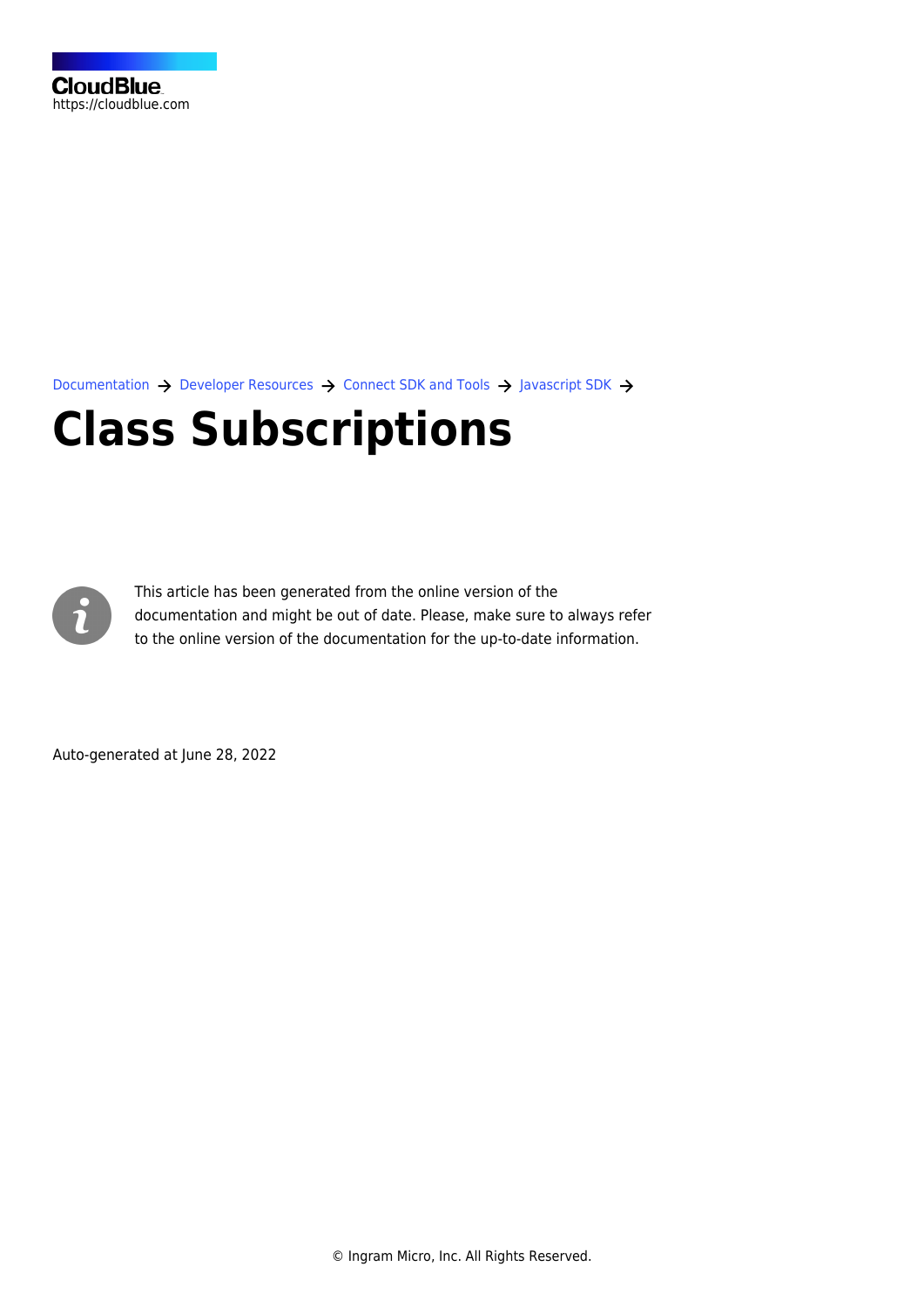## **CloudBlue**

### <span id="page-1-0"></span>**Subscriptions**

The Subscriptions class exposes specialized methods to help developers to handle subscriptions (recurring assets and billing requests.).

**Kind**: global class **Category**: Operations

- [Subscriptions](#page-1-0)
	- o [new Subscriptions\(client\)](#page-1-1)
	- [.searchBillingRequests\(query\)](#page-1-2) ⇒ Array
	- [.createBillingRequest\(request\)](#page-1-3) ⇒ object
	- [.getBillingRequest\(id\)](#page-2-0) ⇒ object
	- [.updateBillingRequestAttributes\(id, attributes\)](#page-2-1) ⇒ object
	- [.searchRecurringAssets\(query\)](#page-2-2) ⇒ Array
	- [.getRecurringAsset\(id\)](#page-3-0) ⇒ object

#### <span id="page-1-1"></span>**new Subscriptions(client)**

Creates an instance of the Subscriptions class.

**Returns**: [Subscriptions](#page-1-0) – An instance of the Subscriptions class.

<span id="page-1-2"></span>

| <b>Param</b> | Type          | <b>Description</b>                      |
|--------------|---------------|-----------------------------------------|
| client       | ConnectClient | An instance of the ConnectClient class. |

#### **subscriptions.searchBillingRequests(query) ⇒ Array**

Returns a list of BillingRequest objects that match the provided (optional) query.

**Kind**: instance method of [Subscriptions](#page-1-0) **Returns**: Array – An array of BillingRequest object optionally matching the provided query.

<span id="page-1-3"></span>

|       | Param  | Type | <b>Description</b>                    |
|-------|--------|------|---------------------------------------|
| query | object |      | The optional query to filter results. |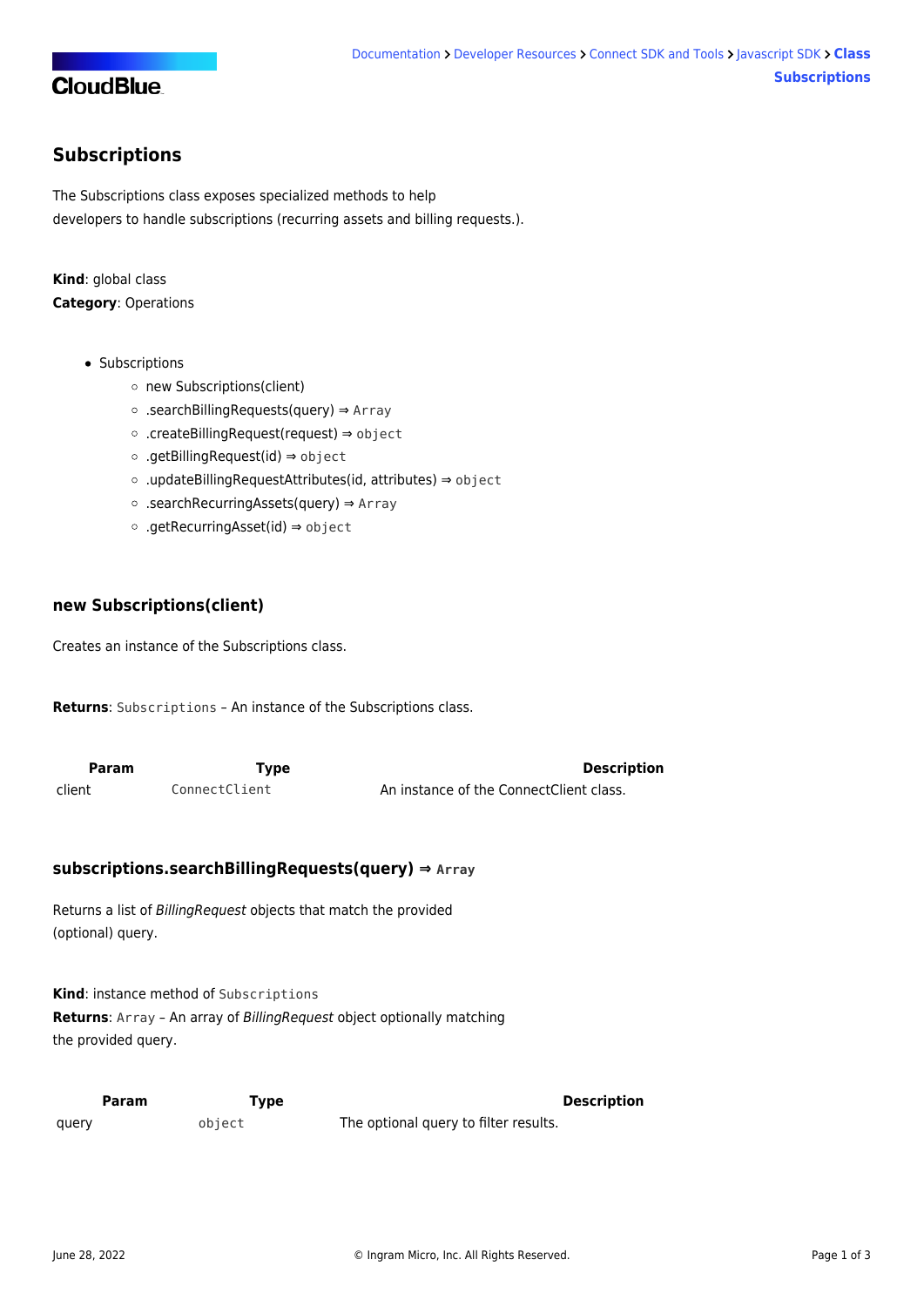

#### **subscriptions.createBillingRequest(request) ⇒ object**

Creates a new BillingRequest

**Kind**: instance method of [Subscriptions](#page-1-0) **Returns**: object – The created BillingRequest object.

<span id="page-2-0"></span>

|         | Param | Tvpe   |                            | <b>Description</b> |
|---------|-------|--------|----------------------------|--------------------|
| reguest |       | object | The BillingRequest object. |                    |

#### **subscriptions.getBillingRequest(id) ⇒ object**

Retrieve the BillingRequest object identified by its id.

**Kind**: instance method of [Subscriptions](#page-1-0) **Returns**: object – The BillingRequest object.

<span id="page-2-1"></span>

| Param | <b>Type</b> | <b>Description</b>                                  |
|-------|-------------|-----------------------------------------------------|
| id    | string      | The unique identifier of the BillingRequest object. |

#### **subscriptions.updateBillingRequestAttributes(id, attributes) ⇒ object**

Updates the attributes of a BillingRequest object.

**Kind**: instance method of [Subscriptions](#page-1-0) **Returns**: object – The updated BillingRequest attributes object.

| Param      | Tvpe   | <b>Description</b>                                   |
|------------|--------|------------------------------------------------------|
| id         | string | The unique identifier of the Billing Request object. |
| attributes | object | An attributes object to be updated.                  |

#### <span id="page-2-2"></span>**subscriptions.searchRecurringAssets(query) ⇒ Array**

Returns a list of RecurringAsset objects that match the provided (optional) query.

**Kind**: instance method of [Subscriptions](#page-1-0) **Returns**: Array – An array of RecurringAsset object optionally matching